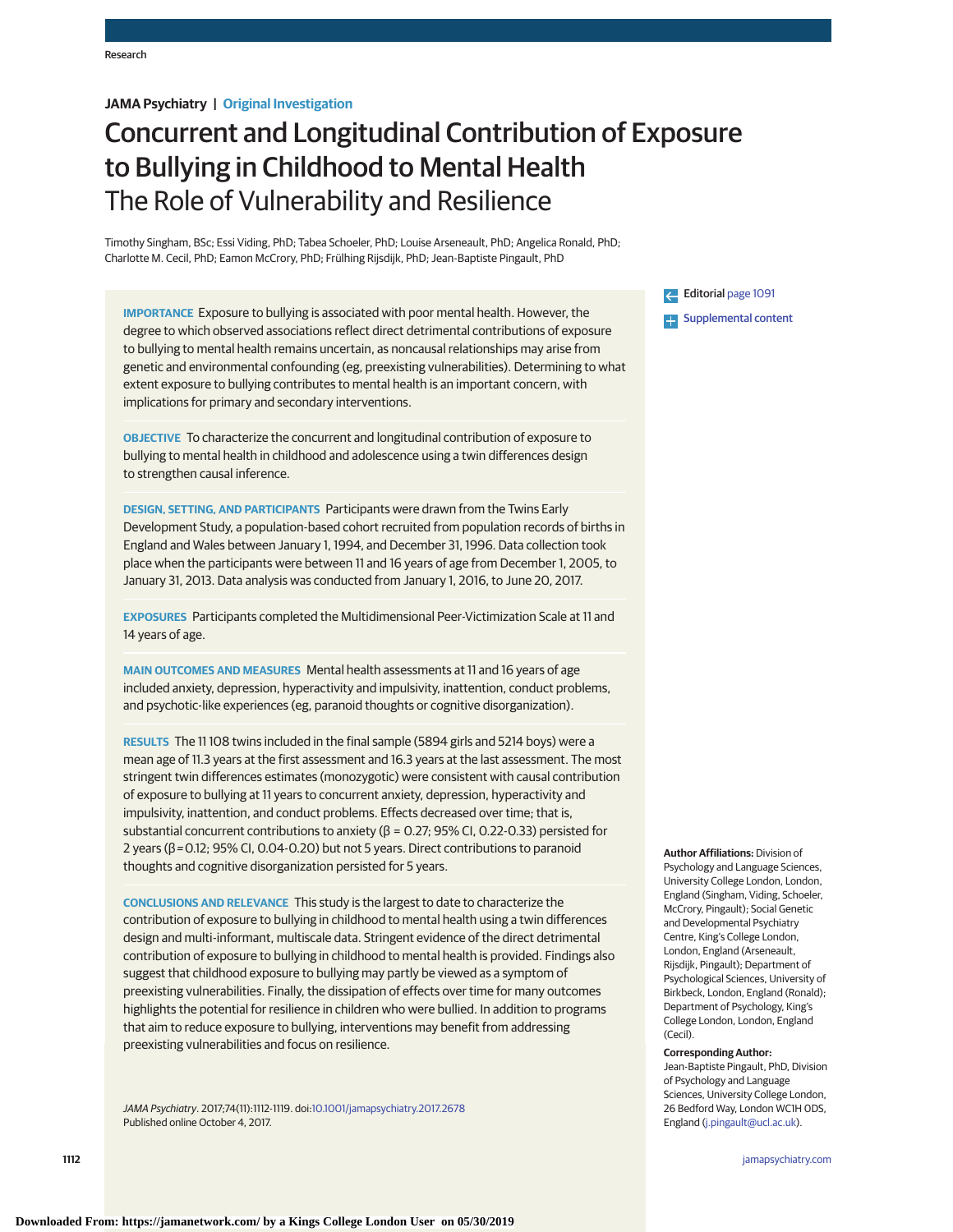**ORGANISH THE CONFORM THE REPORT OF CHILD CONFORM THE CONFORM OF PERSONAL PROPERTY OF PERSONAL PROPERTY OF PERSONAL PROPERTY OF PERSONAL PROPERTY OF PERSONAL PROPERTY OF PERSONAL PROPERTY OF PERSONAL PROPERTY OF PERSONAL P** peers according to estimates from the World Health the experience of being a target of hostile behavior from other children (eg, being physically or verbally attacked) $2$ ; it is associated with a wide range of long-lasting adverse outcomes, particularly mental health outcomes such as anxiety.3-5 A key challenge for current research is to probe the causal nature of these widespread associations.

Whether cross-sectional or longitudinal, most available studies remain correlational and fall short of being able to infer causality. In particular, most studies are not genetically informative and do not account for genetic confounding. This issue is problematic given that genetic influences account for up to two-thirds of the variation in exposure to bullying, suggesting that being bullied is influenced by preexisting heritable individual vulnerabilities.<sup>6</sup> For example, prior mental health difficulties, personality, or cognitive deficits may increase the likelihood of being bullied.<sup>7-9</sup> The same set of vulnerabilities may also confer an increased risk of developing adverse mental health outcomes later in life. Such person-environment correlations between individual vulnerabilities and exposure to bullying—or gene-environment correlation when driven by genetic factors<sup>10</sup>-can generate associations that do not entirely reflect a causal contribution of childhood exposure to bullying.

To establish causality, experimental designs randomly allocating children to different degrees of exposure to bullying are clearly precluded for ethical reasons. The strongest remaining design is an observational approach based on the counterfactual framework for causal inference.<sup>11,12</sup>The counterfactual framework stipulates that, to assess the effect of being exposed to a risk factor (eg, exposure to bullying), an exposed individual should ideally be matched with his or her nonexposed self. Because exposed individuals are the same as control individuals in this ideal scenario, all possible sources of genetic and environmental confounding are controlled for. Naturally, an individual cannot be exposed and not exposed to a risk factor at the same time. Therefore, causal inference methods aim to approximate this ideal scenario. One such powerful method is the twin differences design, in which one twin is used as a control for the other, thereby accounting for shared environmental and genetic sources of confounding, in part for dizygotic (DZ) twins and fully for monozygotic (MZ) twins.

Because of small sample sizes, twin studies on childhood exposure to bullying have not fully implemented this cotwin design (which requires obtaining separate DZ and MZ estimates) except for 2 studies.<sup>13,14</sup> Arseneault et al<sup>13</sup> found that MZ twins who experienced being bullied between the ages of 7 and 9 years (assessed by mothers at age 10 years) had significantly more internalizing problems at age 10 years than did their co-twin. Recently, Silberg et al<sup>14</sup> examined the contribution of being bullied by peers in childhood to psychiatric disorders in childhood and young adulthood. In MZ analyses, significant concurrent contributions of exposure to bullying were found for anxiety and attention-deficit/hyperactivity disorder in childhood and for suicidal ideation in young adulthood (but not in childhood). Owing to sample size, these analyses were conducted only on a subset of available psychiatric out-

## **Key Points**

**Question** What is the concurrent and longitudinal contribution of exposure to bullying in childhood to mental health?

**Findings** This population-based cohort study using a twin differences design (11 108 twins) provides evidence that childhood exposure to bullying directly contributes to multiple mental health domains, particularly anxiety, depression, paranoid thoughts, and cognitive disorganization. This direct contribution dissipates or is reduced after 5 years.

**Meaning** In addition to primary prevention aiming to stop childhood exposure to bullying, secondary preventive interventions should support resilience processes and address prior vulnerabilities in children exposed to bullying.

comes. In addition, contrasting concurrent vs long-term contributions of childhood exposure to bullying was not possible for most outcomes. Finally, binary measures of bullying across both studies limited power and the ability to study different dimensions of childhood exposure to bullying.

To our knowledge, our study is the largest prospective study to date to use a stringent, genetically informative design to test the degree to which childhood exposure to bullying contributes to mental health difficulties and test whether direct contributions of exposure to bullying persist over time. To this end, we used a multidimensional measure of childhood exposure to bullying assessing different forms of bullying (physical, verbal, social, and property-related) as well as comprehensive multi-informant, multiscale assessments of mental health. Outcomes included anxiety, depression, hyperactivity and impulsivity, inattention, conduct problems, and psychotic-like experiences.

# Methods

#### **Participants**

Participants were drawn from the Twins Early Development Study (TEDS) and were born in England and Wales between January 1, 1994, and December 31, 1996 (details in eTable 1 in the [Supplement](http://jama.jamanetwork.com/article.aspx?doi=10.1001/jamapsychiatry.2017.2678&utm_campaign=articlePDF%26utm_medium=articlePDFlink%26utm_source=articlePDF%26utm_content=jamapsychiatry.2017.2678) and elsewhere<sup>15</sup>). The 11108 twins included in the final sample (5894 girls and 5214 boys) were a mean age of 11.3 years at the first assessment and 16.3 years at the last assessment. The number of twins for each outcome ranged from 11 108 to 4706 (subsample at 14 years of age) depending on age, informant, and number of pairs with data available for childhood exposure to bullying and each outcome. Data collection took place when the participants were between 11 and 16 years of age from December 1, 2005, to January 31, 2013. Written informed consent was obtained from all participating families. This study was approved by the Institute of Psychiatry, Kings College London, Ethics Committee.

## **Measures**

Childhood exposure to bullying was measured using the selfreport version of the Multidimensional Peer-Victimization Scale<sup>16</sup> at 11 and 14 years of age. This 16-item measure comprises the following 4 subscales: physical bullying (eg, "Kicked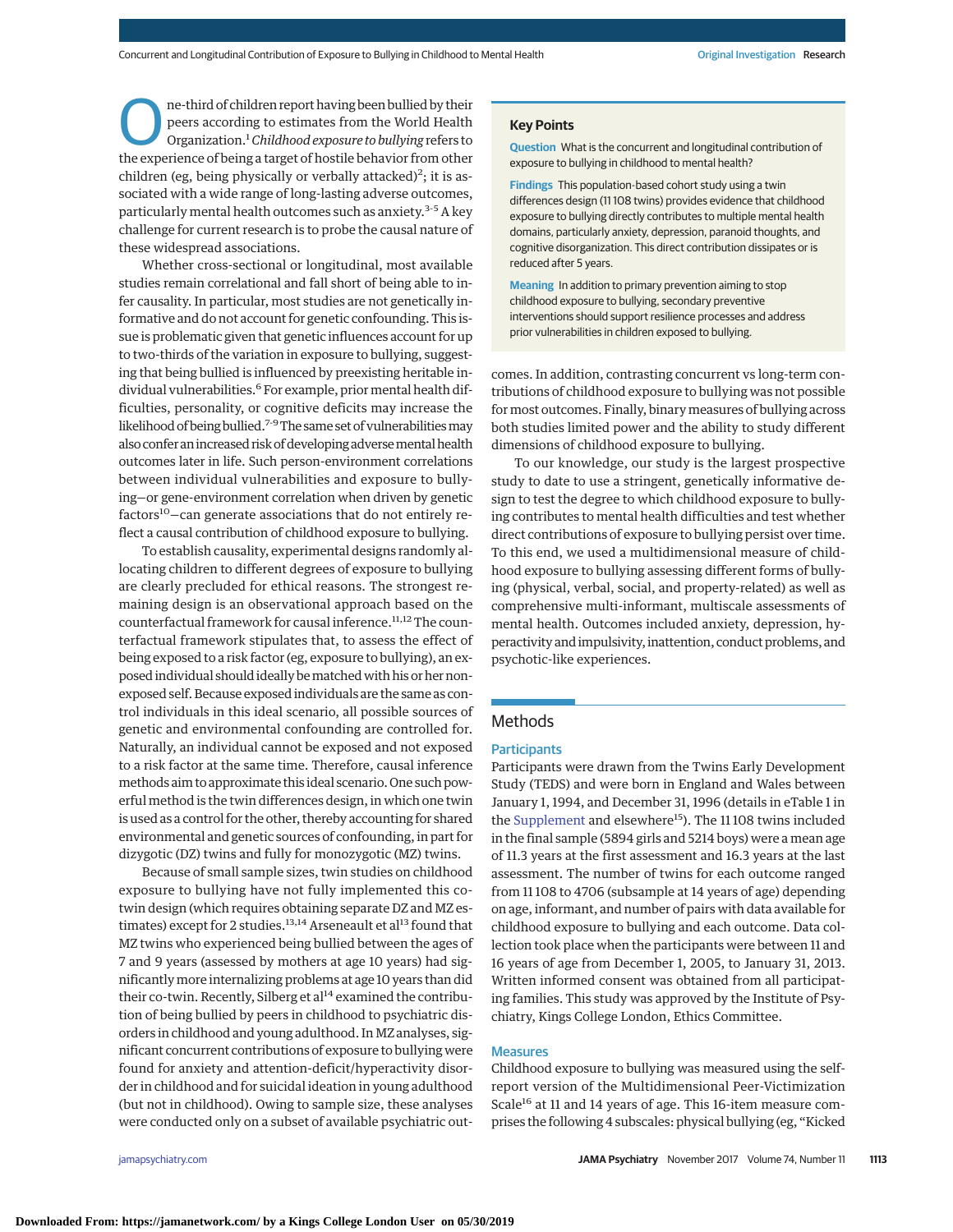|                                                                                                   | Items, |                                                                                                                                                                                                                                                                                                                                                                                                                                                                                                                                           |  |  |  |
|---------------------------------------------------------------------------------------------------|--------|-------------------------------------------------------------------------------------------------------------------------------------------------------------------------------------------------------------------------------------------------------------------------------------------------------------------------------------------------------------------------------------------------------------------------------------------------------------------------------------------------------------------------------------------|--|--|--|
| Outcome, Scale                                                                                    | No.    | <b>Additional Information</b>                                                                                                                                                                                                                                                                                                                                                                                                                                                                                                             |  |  |  |
| <b>Total difficulties</b>                                                                         |        |                                                                                                                                                                                                                                                                                                                                                                                                                                                                                                                                           |  |  |  |
| SDO <sup>17</sup>                                                                                 | 15     | Total difficulty score was derived from the<br>Anxiety, Inattention-Hyperactivity, and Conduct<br>Problems subscales of the SDQ. The Prosocial<br>Behaviors subscale, which does not assess<br>difficulties, was excluded. The Peer Problems<br>subscale was also excluded to avoid content<br>overlap between peer problem and exposure to<br>bullying. Analyses for the Prosocial Behaviors<br>and Peer Problems scales, as well as the total<br>difficulty score including Peer Problems, are in<br>eTables 2 and 3 in the Supplement. |  |  |  |
| Anxiety and<br>depression                                                                         |        |                                                                                                                                                                                                                                                                                                                                                                                                                                                                                                                                           |  |  |  |
| Anxiety subscale<br>(SDQ)                                                                         | 5      | CASI and ARBQ assess anxiety, while MFQ<br>assesses depressive symptoms.                                                                                                                                                                                                                                                                                                                                                                                                                                                                  |  |  |  |
| CASI <sup>18</sup>                                                                                | 18     |                                                                                                                                                                                                                                                                                                                                                                                                                                                                                                                                           |  |  |  |
| ARBQ <sup>19</sup>                                                                                | 19     |                                                                                                                                                                                                                                                                                                                                                                                                                                                                                                                                           |  |  |  |
| MFO <sup>20</sup>                                                                                 | 11     |                                                                                                                                                                                                                                                                                                                                                                                                                                                                                                                                           |  |  |  |
| Inattention,<br>hyperactivity and<br>impulsivity                                                  |        |                                                                                                                                                                                                                                                                                                                                                                                                                                                                                                                                           |  |  |  |
| Inattention-<br>hyperactivity<br>subscale of the SDQ                                              | 5      | Conners scales are based on DSM-IV criteria. A<br>total score was computed based on the 9 items<br>for each dimension (18 items in total).                                                                                                                                                                                                                                                                                                                                                                                                |  |  |  |
| Inattention<br>subscale of the<br><b>Conners Parent</b><br>Rating<br>Scales-Revised <sup>21</sup> | 9      |                                                                                                                                                                                                                                                                                                                                                                                                                                                                                                                                           |  |  |  |
| Hyperactivity-<br>impulsivity<br>(Conners)                                                        | 9      |                                                                                                                                                                                                                                                                                                                                                                                                                                                                                                                                           |  |  |  |
| Conduct problems                                                                                  |        |                                                                                                                                                                                                                                                                                                                                                                                                                                                                                                                                           |  |  |  |
| Conduct problems<br>subscale (SDQ)                                                                | 5      | SDQ subscale for conduct problems.                                                                                                                                                                                                                                                                                                                                                                                                                                                                                                        |  |  |  |
| Psychotic-like<br>experiences                                                                     |        |                                                                                                                                                                                                                                                                                                                                                                                                                                                                                                                                           |  |  |  |
| Paranoid thoughts<br>subscale of the<br>SPEO <sup>22</sup>                                        | 15     | SPEQ was devised specifically to assess<br>psychotic experiences in adolescence by<br>adapting existing measures for adults, such as                                                                                                                                                                                                                                                                                                                                                                                                      |  |  |  |
| <b>Hallucinations</b><br>(SPEQ)                                                                   | 9      | the Paranoia Checklist, to be suitable for<br>adolescent participants.                                                                                                                                                                                                                                                                                                                                                                                                                                                                    |  |  |  |
| Grandiosity (SPEQ)                                                                                | 8      |                                                                                                                                                                                                                                                                                                                                                                                                                                                                                                                                           |  |  |  |
| Cognitive<br>disorganization<br>(SPEQ)                                                            | 11     |                                                                                                                                                                                                                                                                                                                                                                                                                                                                                                                                           |  |  |  |
| Anhedonia (SPEQ)                                                                                  | 10     |                                                                                                                                                                                                                                                                                                                                                                                                                                                                                                                                           |  |  |  |
| Negative symptoms<br>(SPEQ)                                                                       | 10     |                                                                                                                                                                                                                                                                                                                                                                                                                                                                                                                                           |  |  |  |

Abbreviations: ARBQ, Anxiety-Related Behaviors Questionnaire; CASI, Childhood Anxiety Sensitivity Index; DSM-IV, Diagnostic and Statistical Manual of Mental Disorders (Fourth Edition); MFQ, Moods and Feelings Questionnaire; SDQ, Strengths and Difficulties Questionnaire; SPEQ, Specific Psychotic Experiences Questionnaire.

me"), verbal bullying (eg, "Called me names"), social manipulation (eg, "Tried to make my friends turn against me"), and property attacks (eg, "Tried to break something of mine"). The twins rated how often they experienced events mentioned under each item during the past year on a 3-point scale (0 = not at all,  $1 =$  once, and  $2 =$  more than once). Cronbach  $\alpha$  was 0.91 for the total scale and 0.80 to 0.84 for subscales.

Outcomes were measured at 11 and 16 years of age and included total mental health difficulties, anxiety, depression, hyperactivity and impulsivity, inattention, conduct problems, and psychotic-like experiences (ie, paranoid thoughts, hallucinations, grandiosity, cognitive disorganization, anhedonia, and negative symptoms). The questionnaires are described in Table 1,<sup>17-22</sup> and Table 2 and Table 3 detail each outcome: timing of assessment, scale(s), and informant(s). eTables 2 and 3 in the [Supplement](http://jama.jamanetwork.com/article.aspx?doi=10.1001/jamapsychiatry.2017.2678&utm_campaign=articlePDF%26utm_medium=articlePDFlink%26utm_source=articlePDF%26utm_content=jamapsychiatry.2017.2678) contain findings from teacher ratings and outcomes that were excluded from main analyses (prosocial behavior and peer problems).

## Statistical Analyses

Statistical analysis was conducted from January 1, 2016, to June 20, 2017. Three main types of estimates of the relationship between childhood exposure to bullying and each outcome were obtained: unadjusted phenotypic estimate, estimate from twin differences in DZ same-sex twins, and estimate from twin differences in MZ twins.<sup>23,24</sup>

For phenotypic estimates on the entire sample, the nonindependence within twin pairs was accounted for by allowing for a within-twin correlation.<sup>23</sup> Maximum likelihood estimates were obtained in the Structural Equation Modeling Lavaan package, version 0.5-20, in R.<sup>25</sup> For DZ and MZ estimates, an ordinary least square through origin regression (ie, without the intercept) was conducted, regressing within-twin differences in outcomes on within-twin differences in childhood exposure to bullying.<sup>23</sup> Positive regression estimates mean that the twin who was more exposed to bullying also presented with higher levels of mental health difficulties. To account for nonnormality and nonindependence, robust 95% CIs were obtained by bootstrapping (10 000 repetitions).

Dizygotic twins share 50% of their segregated genes on average and 100% of shared environmental influences. Similar to a fixed-effect sibling design, DZ estimates are therefore more stringent than phenotypic estimates because they account partly for genetic confounding (eg, prior genetically influenced individual vulnerabilities) and account completely for shared environmental influences. Monozygotic twins share 100% of their genes and shared environmental influences; therefore, MZ estimates represent a further improvement compared with DZ estimates. Although they are extremely stringent,MZ analyses do not account for within-twin differences that can arise from nonshared environmental factors preceding exposure to bullying. For example, a preexisting vulnerability for anxiety caused by nonshared environmental factors in one twin compared to his or her co-twin may at the same time evoke exposure to higher levels of bullying and explain later levels of anxiety. For each analysis,we therefore conducted an additional analysis controlling forwithin-twin differences at earlier ages (eg, controlling for prior within-twin differences in anxiety when examining the direct contribution of exposure to bullying to anxiety outcomes). When the corresponding measure was unavailable (eg, for paranoid thoughts), we used the total difficulty score instead. We considered parenting variables as additional potential sources of nonshared environmental confounding; parenting appeared unlikely to bias MZ estimates (eTable 4 in the [Supplement\)](http://jama.jamanetwork.com/article.aspx?doi=10.1001/jamapsychiatry.2017.2678&utm_campaign=articlePDF%26utm_medium=articlePDFlink%26utm_source=articlePDF%26utm_content=jamapsychiatry.2017.2678).

# Longitudinal Analyses

We conducted 3 sets of analyses: concurrent, 2 years after exposure to bullying, and 5 years after exposure to bullying. In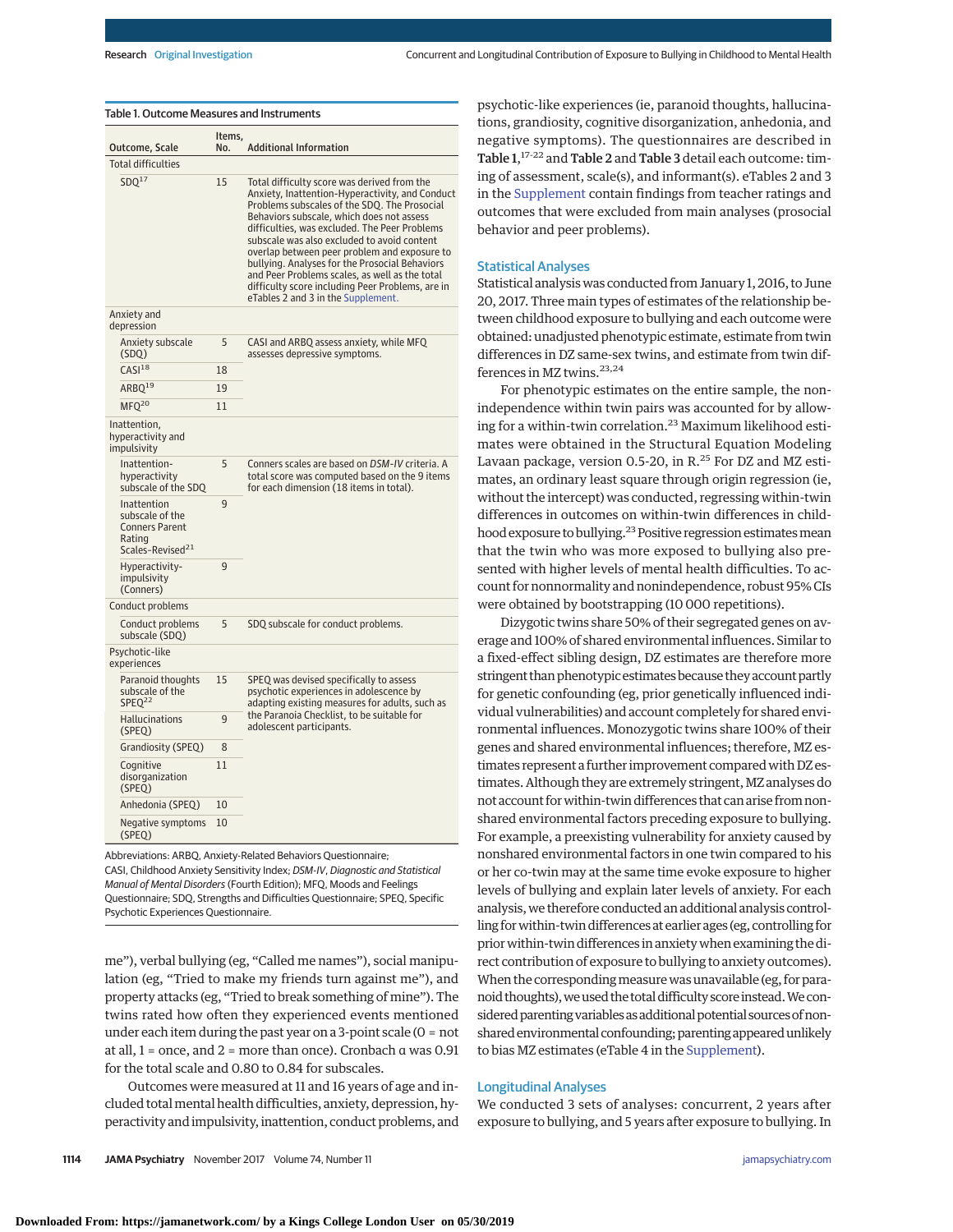Table 2. Contributions of Past-Year Exposure to Bullying at 11 Years of Age to Mental Health Outcomes at 11 Years of Age (ie, Concurrent Effect) and 16 Years of Age (ie, 5-Year Effect)

|                                                               |                                   | $\beta$ (95% CI)                                                                          |                                          |                                          |
|---------------------------------------------------------------|-----------------------------------|-------------------------------------------------------------------------------------------|------------------------------------------|------------------------------------------|
| Outcome, Timing, Scale (Informant)                            | Total No. (DZSS, MZ) <sup>a</sup> | Phenotypic                                                                                | <b>DZ Differences</b>                    | <b>MZ Differences</b>                    |
| <b>Total difficulties</b>                                     |                                   |                                                                                           |                                          |                                          |
| Concurrent                                                    |                                   |                                                                                           |                                          |                                          |
| Total difficulties (SDQ-Parent)                               | 5525 (1799, 2010)                 | 0.233 (0.213 to 0.253) <sup>b</sup>                                                       | $0.181$ (0.130 to 0.232) <sup>b</sup>    | $0.043$ (0.010 to 0.075) <sup>b</sup>    |
| Total difficulties (SDQ-Child)                                | 5522 (1799, 2012)                 | 0.401 (0.382 to 0.420) <sup>b</sup>                                                       | 0.348 (0.294 to 0.402) <sup>b</sup>      | $0.241$ (0.189 to 0.294) <sup>b</sup>    |
| 5 y                                                           |                                   |                                                                                           |                                          |                                          |
| Total difficulties (SDQ-Child)                                | 3807 (1241, 1403)                 | $0.178$ (0.154 to 0.203) <sup>b</sup>                                                     | $0.143$ (0.082 to 0.205) <sup>b</sup>    | $0.055$ (-0.004 to 0.114)                |
| Anxiety and depression                                        |                                   |                                                                                           |                                          |                                          |
| Concurrent                                                    |                                   |                                                                                           |                                          |                                          |
| Anxiety (SDQ-Parent)                                          | 5525 (1798, 2010)                 | $0.136$ (0.116 to 0.157) <sup>b</sup>                                                     | $0.124$ (0.069 to 0.179) <sup>b</sup>    | $0.052$ (0.002 to $0.101$ ) <sup>b</sup> |
| Anxiety (SDQ-Child)                                           | 5521 (1798, 2012)                 | 0.325 (0.304 to 0.345) <sup>b</sup>                                                       | 0.308 (0.252 to 0.365) <sup>b</sup>      | $0.274$ (0.216 to 0.332) <sup>b</sup>    |
| Depression (MFQ-Parent)                                       | 5514 (1799, 2009)                 | 0.193 (0.170 to 0.216) <sup>b</sup>                                                       | $0.192$ (0.135 to 0.253) <sup>b</sup>    | 0.096 (0.041 to 0.152) <sup>b</sup>      |
| Depression (MFQ-Child)                                        | 5554 (1810, 2020)                 | 0.427 (0.404 to 0.450) <sup>b</sup>                                                       | 0.436 (0.373 to 0.499) <sup>b</sup>      | 0.377 (0.315 to 0.438) <sup>b</sup>      |
| 5 y                                                           |                                   |                                                                                           |                                          |                                          |
| Anxiety (ARBQ-Parent)                                         | 3818 (1245, 1407)                 | $0.058$ (0.034 to 0.084) <sup>b</sup>                                                     | $0.052$ (-0.004 to 0.113)                | $0.035$ (-0.017 to 0.088)                |
| Anxiety (SDQ-Child)                                           | 3854 (1249, 1421)                 | $0.071$ (0.047 to 0.096) <sup>b</sup>                                                     | $0.083$ (0.018 to 0.147) <sup>b</sup>    | $0.038$ (-0.022 to 0.096)                |
| Anxiety (CASI-Child)                                          | 3809 (1241, 1405)                 | 0.097 (0.072 to 0.122) <sup>b</sup>                                                       | $0.140$ (0.077 to 0.206) <sup>b</sup>    | $0.023$ (-0.038 to 0.080)                |
| Depression (MFQ-Parent)                                       | 3851 (1249, 1418)                 | 0.097 (0.072 to 0.124) <sup>b</sup>                                                       | $0.065$ (0.001 to 0.138) <sup>b</sup>    | $-0.023$ ( $-0.095$ to $0.031$ )         |
| Depression (MFQ-Child)                                        | 3818 (1244, 1409)                 | $0.124$ (0.098 to 0.149) <sup>b</sup>                                                     | $0.105$ (0.034 to 0.174) <sup>b</sup>    | $0.034$ (-0.035 to 0.105)                |
| Inattention and hyperactivity-impulsivity                     |                                   |                                                                                           |                                          |                                          |
| Concurrent                                                    |                                   |                                                                                           |                                          |                                          |
| Hyperactivity (SDQ-Parent)                                    | 5525 (1799, 2010)                 | $0.219$ (0.198 to 0.239) <sup>b</sup>                                                     | $0.149$ (0.090 to 0.210) <sup>b</sup>    | $0.019$ (-0.014 to 0.053)                |
| Hyperactivity (SDQ-Child)                                     | 5522 (1799, 2012)                 | 0.272 (0.253 to 0.292) <sup>b</sup>                                                       | $0.218$ (0.163 to 0.273) <sup>b</sup>    | 0.094 (0.042 to 0.147) <sup>b</sup>      |
| Hyperactivity-impulsivity (Conners-Parent)                    | 5531 (1804, 2007)                 | 0.192 (0.170 to 0.214) <sup>b</sup>                                                       | $0.155$ (0.106 to 0.212) <sup>b</sup>    | $0.005$ (-0.021 to 0.032)                |
| Inattention (Conners-Parent)                                  | 5534 (1805, 2006)                 | $0.228$ (0.207 to 0.249) <sup>b</sup>                                                     | $0.156$ (0.103 to 0.214) <sup>b</sup>    | 0.037 (0.003 to 0.072) <sup>b</sup>      |
| Total (Conners-Parent)                                        | 5533 (1805, 2007)                 | $0.231$ (0.210 to 0.253) <sup>b</sup>                                                     | 0.173 (0.123 to 0.227) <sup>b</sup>      | $0.025$ (-0.004 to 0.055)                |
| 5 y                                                           |                                   |                                                                                           |                                          |                                          |
| Hyperactivity (SDQ-Parent)                                    | 3842 (1246, 1417)                 | $0.179$ (0.152 to 0.204) <sup>b</sup>                                                     | $0.131$ (0.055 to 0.211) <sup>b</sup>    | 0.030 (-0.014 to 0.078)                  |
| Hyperactivity-impulsivity (Conners-Parent)                    | 3849 (1247, 1420)                 | $0.149$ (0.121 to 0.178) <sup>b</sup>                                                     | $0.131$ (0.058 to 0.214) <sup>b</sup>    | $0.015$ (-0.022 to 0.055)                |
| Inattention (Conners-Parent)                                  | 3851 (1247, 1421)                 | $0.184$ (0.159 to 0.211) <sup>b</sup>                                                     | 0.073 (0.000 to $0.147$ ) <sup>b</sup>   | 0.043 (0.004 to 0.092) <sup>b</sup>      |
| Total (Conners-Parent)                                        | 3851 (1247, 1421)                 | $0.189$ (0.163 to 0.216) <sup>b</sup>                                                     | $0.110$ (0.044 to 0.184) <sup>b</sup>    | $0.037$ (0.000 to 0.079) <sup>b</sup>    |
| Conduct problems                                              |                                   |                                                                                           |                                          |                                          |
| Concurrent                                                    |                                   |                                                                                           |                                          |                                          |
| Conduct problems (SDQ-Parent)                                 | 5525 (1799, 2009)                 | $0.184$ (0.163 to 0.206) <sup>b</sup>                                                     | $0.128$ (0.076 to 0.182) <sup>b</sup>    | $0.027$ (-0.006 to 0.063)                |
| Conduct problems (SDQ-Child)                                  | 5523 (1799, 2012)                 | 0.344 (0.323 to 0.364) <sup>b</sup>                                                       | 0.282 (0.223 to 0.342) <sup>b</sup>      | $0.199$ (0.140 to 0.259) <sup>b</sup>    |
| 5 y                                                           |                                   |                                                                                           |                                          |                                          |
| Conduct problems (SDQ-Parent)                                 | 3851 (1249, 1420)                 | $0.134$ (0.109 to 0.160) <sup>b</sup>                                                     | 0.070 (0.003 to 0.144) <sup>b</sup>      | $0.002$ (-0.047 to 0.052)                |
| Conduct problems (SDQ-Child)                                  |                                   | 3807 (1241, 1404) 0.174 (0.149 to 0.200) <sup>b</sup> 0.116 (0.038 to 0.189) <sup>b</sup> |                                          | $0.018 (-0.051 to 0.087)$                |
| Psychotic-like experiences                                    |                                   |                                                                                           |                                          |                                          |
| 5 y                                                           |                                   |                                                                                           |                                          |                                          |
| Paranoid thoughts (SPEQ-Child)                                | 3813 (1243, 1404)                 | 0.209 (0.182 to 0.235) <sup>b</sup>                                                       | $0.152$ (0.086 to 0.217) <sup>b</sup>    | $0.075$ (0.016 to 0.136) <sup>b</sup>    |
| Hallucinations (SPEQ-Child)                                   | 3817 (1245, 1408)                 | $0.146$ (0.120 to 0.171) <sup>b</sup>                                                     | $0.080$ (0.007 to $0.150$ ) <sup>b</sup> | 0.059 (-0.009 to 0.128)                  |
| Grandiosity (SPEQ-Child)                                      | 3813 (1242, 1406)                 | $0.044$ (0.019 to 0.068) <sup>b</sup>                                                     | $0.009$ (-0.056 to 0.075)                | $0.005$ (-0.057 to 0.069)                |
| Cognitive disorganization (SPEQ-Child)                        | 3806 (1238, 1405)                 | $0.139$ (0.115 to 0.163) <sup>b</sup>                                                     | $0.124$ (0.059 to 0.189) <sup>b</sup>    | $0.091$ (0.031 to 0.150) <sup>b</sup>    |
| Anhedonia (SPEQ-Child)                                        | 3807 (1238, 1405)                 | $0.111$ (0.087 to 0.134) <sup>b</sup>                                                     | $0.033 (-0.033$ to $0.097)$              | $0.017$ (-0.054 to 0.085)                |
| Negative symptoms (SPEQ-Parent)                               | 3849 (1247, 1419)                 | 0.096 (0.071 to 0.122) <sup>b</sup>                                                       | $0.002$ (-0.066 to 0.073)                | $0.023$ (-0.013 to 0.058)                |
| Abbreviations: ARBQ, Anxiety-Related Behaviors Questionnaire: |                                   | Experiences Questionnaire.                                                                |                                          |                                          |

CASI, Childhood Anxiety Sensitivity Index; DZ, dizygotic; DZSS, DZ same-sex twins; MFQ, Moods and Feelings Questionnaire; MZ, monozygotic; SDQ, Strengths and Difficulties Questionnaire; SPEQ, Specific Psychotic

<sup>a</sup> Opposite-sex twin pairs were excluded from the DZ analyses to control for sex. **b** Significant estimate.

concurrent analyses, both the childhood exposure to bullying and the outcomes were measured at 11 years of age. In the 2-year analyses, we used the subset of participants for whom expo-

sure to bullying was assessed at age 14 years and outcomes at age 16 years. In the 5-year analyses, exposure to bullying was measured at 11 years of age and outcomes at 16 years of age.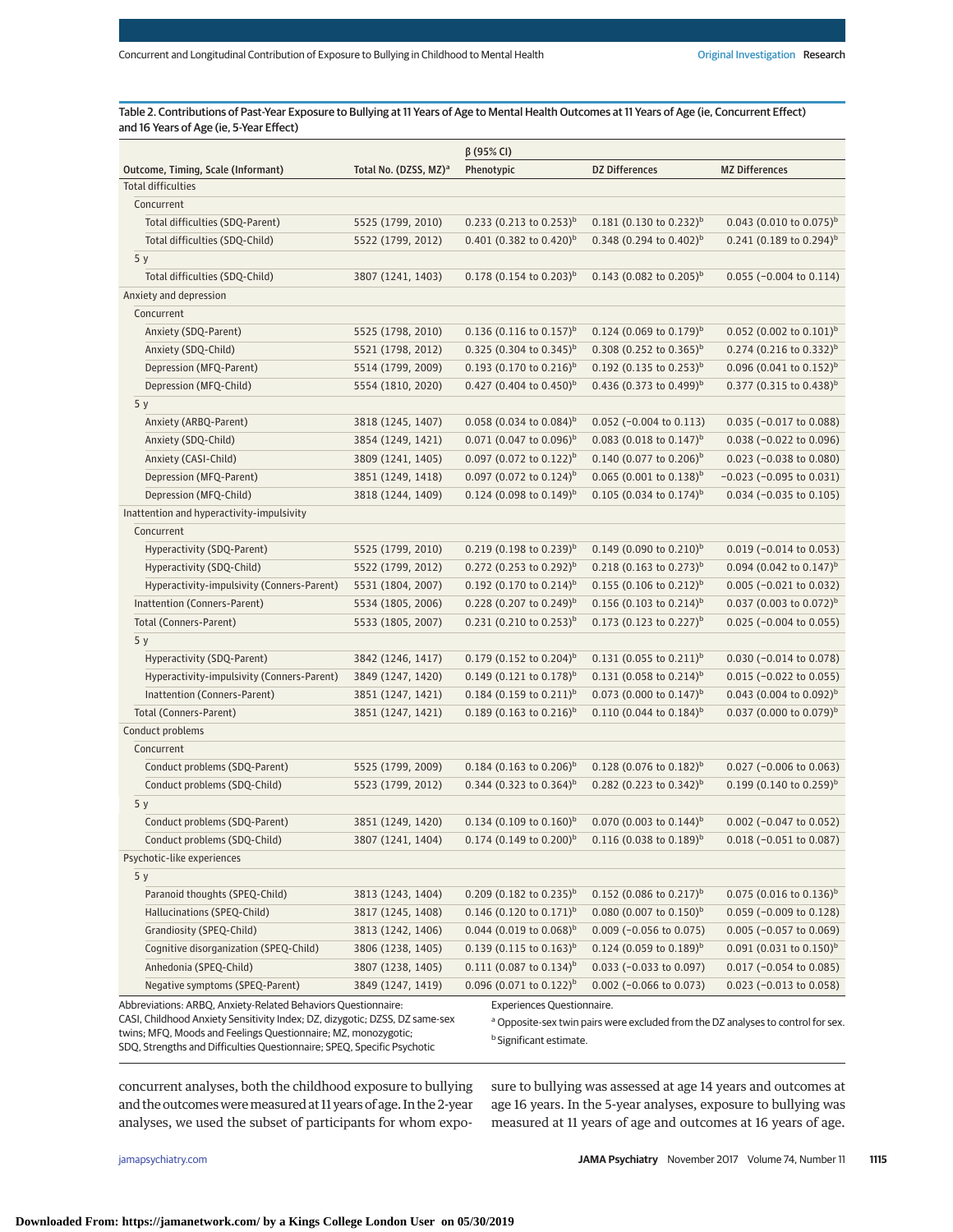| Table 3. Contribution of Exposure to Bullying at 14 Years of Age to Mental Health at 16 Years of Age (ie, 2-Year Effect) |  |  |
|--------------------------------------------------------------------------------------------------------------------------|--|--|
|--------------------------------------------------------------------------------------------------------------------------|--|--|

|                                               | Total No.       | $\beta$ (95% CI)                         |                                       |                                       |
|-----------------------------------------------|-----------------|------------------------------------------|---------------------------------------|---------------------------------------|
| Outcome, Scale (Informant)                    | $(DZSS, MZ)^a$  | Phenotypic                               | <b>DZ Differences</b>                 | <b>MZ Differences</b>                 |
| <b>Total difficulties</b>                     |                 |                                          |                                       |                                       |
| Total difficulties (SDQ-Child)                | 2353 (759, 929) | 0.238 (0.205 to 0.271) <sup>b</sup>      | $0.238$ (0.154 to 0.327) <sup>b</sup> | $0.106$ (0.021 to 0.187) <sup>b</sup> |
| Anxiety (ARBQ-Parent)                         | 2387 (767, 940) | $0.078$ (0.047 to 0.112) <sup>b</sup>    | $0.051$ (-0.008 to 0.112)             | $0.079$ (0.015 to 0.159) <sup>b</sup> |
| Anxiety (SDQ-Child)                           | 2354 (759, 930) | $0.129$ (0.097 to 0.161) <sup>b</sup>    | $0.117$ (0.034 to 0.193) <sup>b</sup> | $0.117$ (0.042 to 0.195) <sup>b</sup> |
| Anxiety (CASI-Child)                          | 2364 (766, 930) | $0.131$ (0.099 to 0.164) <sup>b</sup>    | 0.132 (0.058 to 0.214) <sup>b</sup>   | $0.146$ (0.065 to 0.220) <sup>b</sup> |
| Depression (MFQ-Parent)                       | 2385 (767, 937) | $0.125$ (0.092 to $0.161$ ) <sup>b</sup> | $0.101$ (0.041 to 0.172) <sup>b</sup> | $0.028$ (-0.060 to 0.113)             |
| Depression (MFQ-Child)                        | 2363 (764, 930) | $0.189$ (0.156 to 0.223) <sup>b</sup>    | $0.163$ (0.094 to 0.239) <sup>b</sup> | $0.069$ (-0.033 to 0.161)             |
| Inattention and hyperactivity-impulsivity     |                 |                                          |                                       |                                       |
| Hyperactivity (SDQ-Parent)                    | 2378 (765, 937) | $0.173$ (0.141 to 0.205) <sup>b</sup>    | $0.112$ (0.034 to 0.192) <sup>b</sup> | $0.035$ (-0.025 to 0.107)             |
| Hyperactivity-impulsivity<br>(Conners-Parent) | 2381 (765, 937) | $0.134$ (0.100 to 0.172) <sup>b</sup>    | $0.067$ (0.006 to 0.134) <sup>b</sup> | $-0.002$ ( $-0.052$ to $0.072$ )      |
| Inattention (Conners-Parent)                  | 2382 (765, 938) | $0.185$ (0.152 to 0.219) <sup>b</sup>    | 0.099 (0.031 to 0.169) <sup>b</sup>   | $0.041$ (-0.011 to 0.118)             |
| Total (Conners-Parent)                        | 2382 (765, 938) | $0.185$ (0.151 to 0.221) <sup>b</sup>    | $0.097$ (0.034 to 0.164) <sup>b</sup> | $0.027$ (-0.022 to 0.114)             |
| Conduct problems                              |                 |                                          |                                       |                                       |
| Conduct problems (SDQ-Parent)                 | 2384 (767, 939) | $0.155$ (0.121 to 0.188) <sup>b</sup>    | $0.123$ (0.054 to 0.198) <sup>b</sup> | $0.033 (-0.020 to 0.087)$             |
| Conduct problems (SDQ-Child)                  | 2353 (759, 930) | 0.222 (0.190 to 0.255) <sup>b</sup>      | $0.210$ (0.108 to 0.314) <sup>b</sup> | $0.056$ (-0.044 to 0.152)             |
| Psychotic-like experiences                    |                 |                                          |                                       |                                       |
| Paranoid thoughts (SPEQ-Child)                | 2362 (765, 928) | $0.342$ (0.308 to 0.377) <sup>b</sup>    | $0.252$ (0.179 to 0.327) <sup>b</sup> | $0.241$ (0.158 to 0.333) <sup>b</sup> |
| Hallucinations (SPEQ-Child)                   | 2363 (765, 930) | 0.213 (0.179 to 0.247) <sup>b</sup>      | $0.149$ (0.073 to 0.225) <sup>b</sup> | $0.119$ (0.028 to 0.214) <sup>b</sup> |
| Grandiosity (SPEQ-Child)                      | 2360 (765, 928) | $0.057$ (0.026 to 0.088) <sup>b</sup>    | $0.075$ (-0.014 to 0.159)             | $-0.077$ ( $-0.155$ to $0.001$ )      |
| Cognitive disorganization (SPEQ-Child)        | 2360 (762, 930) | $0.194$ (0.165 to 0.225) <sup>b</sup>    | $0.215$ (0.142 to 0.288) <sup>b</sup> | $0.146$ (0.064 to 0.226) <sup>b</sup> |
| Anhedonia (SPEQ-Child)                        | 2359 (762, 929) | $0.152$ (0.121 to 0.183) <sup>b</sup>    | $0.069$ (-0.016 to 0.151)             | $0.047$ (-0.043 to 0.135)             |
| Negative symptoms (SPEQ-Parent)               | 2383 (767, 936) | $0.094$ (0.062 to 0.127) <sup>b</sup>    | $-0.011$ ( $-0.074$ to $0.047$ )      | $0.009$ (-0.040 to 0.060)             |

Abbreviations: ARBQ, Anxiety-Related Behaviors Questionnaire:

CASI, Childhood Anxiety Sensitivity Index; DZ, dizygotic; DZSS, DZ same-sex twins; MFQ, Moods and Feelings Questionnaire; MZ, monozygotic; SDQ, Strengths and Difficulties Questionnaire; SPEQ, Specific Psychotic

Experiences Questionnaire.

<sup>a</sup> Opposite-sex twin pairs were excluded from the DZ analyses to control for sex. **b** Significant estimate.

Figure. Longitudinal Contribution of Exposure to Bullying in Childhood to Child-Rated Total Mental Health Difficulties



The decrease in size from phenotypic estimates to the most stringent monozygotic (MZ) estimates (eg, 3 concurrent estimates) and the decrease of estimates as time from the exposure increases are displayed. Childhood exposure to bullying and mental health outcomes were assessed at the following ages: 11 years (concurrent), 14 and 16 years (2 years), and 11 and 16 years (5 years). The whiskers above and below each estimate indicate the 95% CI. DZ indicates dizygotic.

Analyses were conducted with the overall exposure to bullying score and repeated for each subscale. We further probed the relationships between exposure to bullying and mental health by testing for moderation by sex and nonlinear associations.

# **Results**

The Figure provides an illustration of the 3 types of estimatesphenotypic, DZ, and MZ-for the concurrent, 2-year, and 5-year analyses. Based on the total mental health difficulties score, the Figure also illustrates key patterns of the study findings. First, the decrease in effect sizes from phenotypic to DZ and MZ estimates shows the importance of shared environmental and/or genetic confounding in explaining observed associations. Despite this decrease, MZ estimates remained significant for the concurrent and 2-year analyses, supporting an association between childhood exposure to bullying and total difficulties. Second, this direct contribution of childhood exposure to bullying decreased as time from the exposure increased. Findings for all outcomes are presented below in chronological order.

#### Concurrent Estimates

Table 2 presents phenotypic, DZ, and MZ concurrent estimates at 11 years of age arranged by outcome, age, scale, and informant. Findings from teacher ratings (eTable 2 in the [Supplement\)](http://jama.jamanetwork.com/article.aspx?doi=10.1001/jamapsychiatry.2017.2678&utm_campaign=articlePDF%26utm_medium=articlePDFlink%26utm_source=articlePDF%26utm_content=jamapsychiatry.2017.2678) were largely consistent with parent ratings. Descriptives are presented in eTable 5 in the [Supplement.](http://jama.jamanetwork.com/article.aspx?doi=10.1001/jamapsychiatry.2017.2678&utm_campaign=articlePDF%26utm_medium=articlePDFlink%26utm_source=articlePDF%26utm_content=jamapsychiatry.2017.2678) Phenotypic estimates showed that childhood exposure to bullying in the past year was significantly associated with allmental health outcomes across all informants. Most of these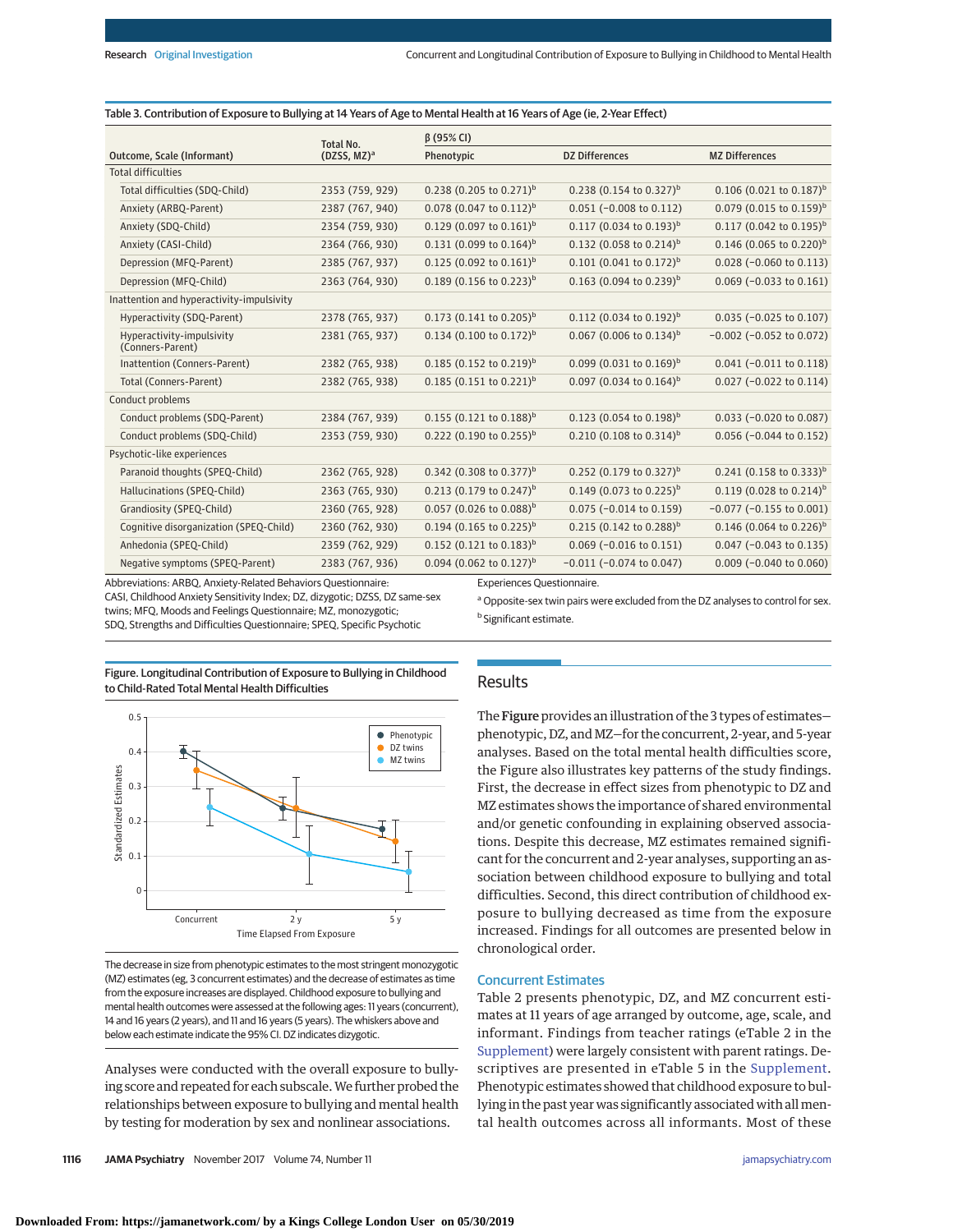relationships remained significant when controlling for all shared environmental influences and half of the genetic influences in DZ analyses. Monozygotic estimates were consistent with a causal influence of childhood exposure to bullying on the total difficulty score, depression, and anxiety across all informants. In addition, MZ estimates were also significant for child-rated conduct problems, child-rated hyperactivity and inattention symptoms as measured by the Strengths and Difficulties Questionnaire,<sup>17</sup> and parent-rated inattention (but not hyperactivity and impulsivity) from the Conners scale.<sup>21</sup> Findings were similar when further controlling for prior within-twin differences (eTable 6 in the [Supplement\)](http://jama.jamanetwork.com/article.aspx?doi=10.1001/jamapsychiatry.2017.2678&utm_campaign=articlePDF%26utm_medium=articlePDFlink%26utm_source=articlePDF%26utm_content=jamapsychiatry.2017.2678).

## Two-Year Estimates (Subsample Analysis)

Findings and descriptives for 2-year estimates (from exposure to bullying at 14 years of age to outcomes at 16 years of age) are in Table 3 and eTables 3 and 7 in the [Supplement.](http://jama.jamanetwork.com/article.aspx?doi=10.1001/jamapsychiatry.2017.2678&utm_campaign=articlePDF%26utm_medium=articlePDFlink%26utm_source=articlePDF%26utm_content=jamapsychiatry.2017.2678) All phenotypic estimates remained significant. Effect sizes tended to lie between the concurrent and 5-year estimates (Figure). In MZ analyses, the total difficulty score, childrated and parent-rated anxiety on 3 different scales (Strengths and Difficulties Questionnaire, Childhood Anxiety Sensitivity Index, and Anxiety-Related Behaviors Questionnaire), paranoid thoughts, hallucinations, and cognitive disorganization were significant. When further controlling for prior within-twin differences (eTable 8 in the [Supple](http://jama.jamanetwork.com/article.aspx?doi=10.1001/jamapsychiatry.2017.2678&utm_campaign=articlePDF%26utm_medium=articlePDFlink%26utm_source=articlePDF%26utm_content=jamapsychiatry.2017.2678)[ment\)](http://jama.jamanetwork.com/article.aspx?doi=10.1001/jamapsychiatry.2017.2678&utm_campaign=articlePDF%26utm_medium=articlePDFlink%26utm_source=articlePDF%26utm_content=jamapsychiatry.2017.2678), child-rated and parent-rated anxiety, paranoid thoughts, and cognitive disorganization remained significant (for paranoid thoughts and cognitive disorganization, there were no prior corresponding measures, so the total difficulty score was used instead).

#### Five-Year Estimates

Findings and descriptives for 5-year estimates (from exposure to bullying at 11 years of age to outcomes at 16 years of age) are in Table 2 and eTables 2 and 9 in the [Supplement.](http://jama.jamanetwork.com/article.aspx?doi=10.1001/jamapsychiatry.2017.2678&utm_campaign=articlePDF%26utm_medium=articlePDFlink%26utm_source=articlePDF%26utm_content=jamapsychiatry.2017.2678) All phenotypic estimates remained significant, although they were smaller than concurrent and 2-year estimates. However, in the MZ analyses, only paranoid thoughts, cognitive disorganization, and the total score and inattention score on the Conners scale were still significant. The total score and inattention score on the Conners scale did not survive additional control for early within-twin differences in these behaviors (eTable 10 in the [Supplement\)](http://jama.jamanetwork.com/article.aspx?doi=10.1001/jamapsychiatry.2017.2678&utm_campaign=articlePDF%26utm_medium=articlePDFlink%26utm_source=articlePDF%26utm_content=jamapsychiatry.2017.2678).

## Additional Analyses

Analyses for the physical subscale are in eTables 11 to 13 in the [Supplement,](http://jama.jamanetwork.com/article.aspx?doi=10.1001/jamapsychiatry.2017.2678&utm_campaign=articlePDF%26utm_medium=articlePDFlink%26utm_source=articlePDF%26utm_content=jamapsychiatry.2017.2678) analyses for the verbal subscale are in eTables 14 to 16 in the [Supplement,](http://jama.jamanetwork.com/article.aspx?doi=10.1001/jamapsychiatry.2017.2678&utm_campaign=articlePDF%26utm_medium=articlePDFlink%26utm_source=articlePDF%26utm_content=jamapsychiatry.2017.2678) analyses for the social subscale are in eTables 17 to 19 in the [Supplement,](http://jama.jamanetwork.com/article.aspx?doi=10.1001/jamapsychiatry.2017.2678&utm_campaign=articlePDF%26utm_medium=articlePDFlink%26utm_source=articlePDF%26utm_content=jamapsychiatry.2017.2678) and analyses for the property-related subscale are in eTables 20 to 22 in the [Supple](http://jama.jamanetwork.com/article.aspx?doi=10.1001/jamapsychiatry.2017.2678&utm_campaign=articlePDF%26utm_medium=articlePDFlink%26utm_source=articlePDF%26utm_content=jamapsychiatry.2017.2678)[ment.](http://jama.jamanetwork.com/article.aspx?doi=10.1001/jamapsychiatry.2017.2678&utm_campaign=articlePDF%26utm_medium=articlePDFlink%26utm_source=articlePDF%26utm_content=jamapsychiatry.2017.2678) Intercorrelations between subscales are in eTables 23 and 24 in the [Supplement.](http://jama.jamanetwork.com/article.aspx?doi=10.1001/jamapsychiatry.2017.2678&utm_campaign=articlePDF%26utm_medium=articlePDFlink%26utm_source=articlePDF%26utm_content=jamapsychiatry.2017.2678) Overall, findings for the 4 subscales were consistent with findings for the total exposure to bullying score in terms of significance and timing of direct contributions, particularly for physical and social bullying. We found no robust evidence of moderation by sex or nonlinear relationships (eTables 25-27 in the [Supplement\)](http://jama.jamanetwork.com/article.aspx?doi=10.1001/jamapsychiatry.2017.2678&utm_campaign=articlePDF%26utm_medium=articlePDFlink%26utm_source=articlePDF%26utm_content=jamapsychiatry.2017.2678).

# Discussion

We have provided stringent evidence that childhood exposure to bullying directly contributes to multiple mental health domains. In particular, findings were consistent across multiple informants and multiple scales for concurrent depression and anxiety. Increased levels of anxiety persisted in the short term (2 years), while findings indicated a small but enduring contribution of exposure to bullying in childhood to paranoid thoughts and cognitive disorganization.

# Exposure to Bullying and Mental Health: Confounding and Causation

In line with extant research, we found widespread phenotypic associations between childhood exposure to bullying and mental health, with all estimates being significant. Most estimates were reduced but remained significant in analyses of DZ twin differences. However, few estimates survived the most stringent MZ analyses, which control entirely for shared environmental and genetic influences, particularly when further controlling for preexisting individual mental health vulnerabilities. Overall, this pattern of findings suggests that reported associations between childhood exposure to bullying and mental health outcomes likely reflect, at least in part, multiple vulnerabilities of bullied individuals rather than a causal contribution of childhood exposure to bullying. Furthermore, all phenotypic estimates but very few MZ estimates remained significant in the 5-year period. Causal contributions may therefore be shorter lived than confounded associations. These findings underscore recent calls for the use of more stringent causal inference designs in developmental psychiatry,<sup>26-28</sup> particularly when assessing the long-term consequences of childhood exposure to bullying.<sup>9,29</sup>

The MZ twin differences design provided strong evidence of the concurrent contribution of exposure to bullying in childhood to the total difficulty score, depression, and anxiety. Findings were consistent across informants and scales. The 2 previous discordant MZ twin studies reported significant contributions to overall internalizing problems $^{13}$  as well as social and separation anxiety<sup>14</sup> in childhood. We also found evidence of a concurrent contribution of exposure to bullying in childhood to hyperactivity and inattention symptoms, as well as conduct problems. However, these contributions were not consistent across scales and informants and should be interpreted with caution. One previous MZ discordant twin study also found a concurrent contribution to attention-deficit/ hyperactivity disorder but not to conduct disorder, and did not examine long-term contributions for these 2 outcomes.<sup>14</sup> Taken together, these findings represent the most stringent evidence to date, to our knowledge, of the immediate detrimental contribution of exposure to bullying to children's mental health. In addition, beyond the documented genetic correlation between childhood exposure to bullying and paranoid thoughts,<sup>30</sup> our twin differences analyses suggest that exposure to bullying in childhood affects paranoid thoughts and cognitive disorganization in adolescence, although this may not persist into adulthood.<sup>31</sup>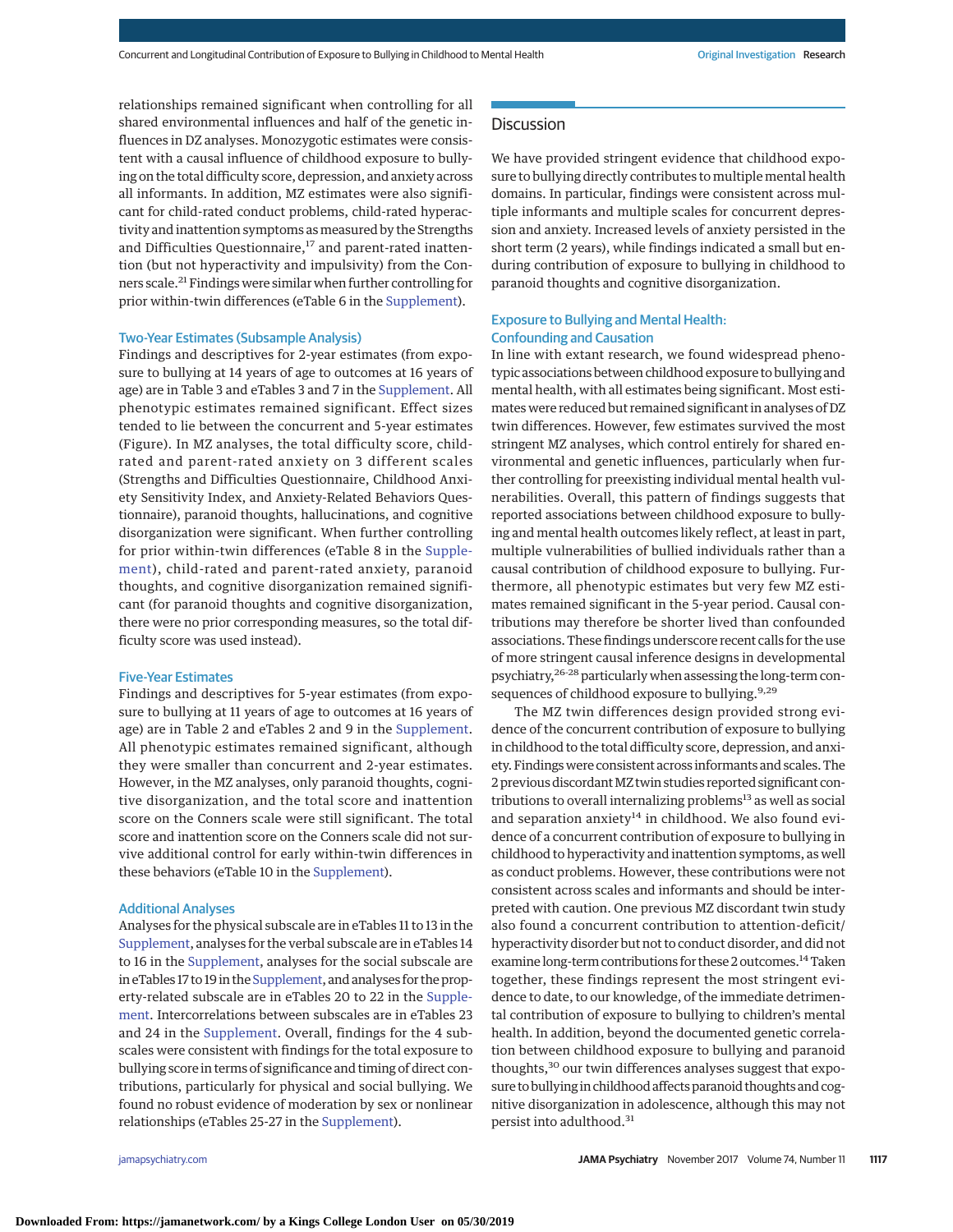The present findings can guide targeted research aiming to uncover mechanisms underlying the contribution of exposure to bullying in childhood to anxiety, paranoid thoughts, and cognitive disorganization. Promising candidate mechanisms can be investigated at multiple levels: altered neurocognitive profiles in children who experience bullying (eg, modification in threat and trust processing leading to paranoid thinking), alterations in brain response (eg, stress axis), or epigenetic mechanisms.<sup>32,33</sup>

# Childhood Exposure to Bullying and Resilience

As time elapsed from exposure, the direct contributions of exposure to bullying in childhood to mental health dissipated. Most contributions were not maintained after 2 years. Particularly striking were the strong concurrent contributions to anxiety that were reduced but still present across informants after 2 years, which had dissipated entirely after 5 years. Similarly, direct contributions to paranoid thoughts and cognitive disorganization were smaller for the 5-year vs the 2-year period. This pattern of findings highlights the potential for resilience in children exposed to bullying. Consequently, a more hopeful message can be delivered to children and families, acknowledging the suffering endured by children being bullied, while supporting resilience processes on their path to recovery. Further studies should seek to establish fine-grained timing toward resilience. Kelleher et al<sup>34</sup> reported a decrease in psychotic-like experiences as rapidly as 3months after the bullying had ceased. Furthermore, future studies should aim to identify protective modifiable factors, such as school support, that may facilitate rapid recovery.<sup>35</sup>

#### Implications for Interventions

Interventions designed to prevent exposure to bullying remain important to avoid prolonged exposure to an experience that can induce anxiety and depression. However, such interventions have not proven to be universally effective in reducing the level of exposure to bullying,<sup>36</sup> and complementary approaches are required to best help children and young people. Our findings highlight the importance of preexisting vulnerabilities (eg, previous mental health difficulties), which in part account for the associations between childhood exposure to bullying and mental health. Exposure to bullying may be viewed not only as a cause of adverse mental health but may also in part represent a "symptom" of preexisting vulnerabilities. This finding has implications for secondary prevention of mental health difficulties in children exposed to bullying. Specifically, we must be mindful in any prevention effort that our goal should be not only to stop the bullying but also to address potential preexisting vulnerabilities to improve mental health in the long term. We propose that combining programs of childhood bullying prevention as well as individual work with vulnerable children by addressing existing mental

health problems and promoting resilience will yield the best outcomes. Such work must be undertaken sensitively to ensure that children exposed to childhood bullying are not in any way seen as responsible for being bullied. Rather, these findings simply indicate what is commonly understood in clinical and educational settings: that some children are more vulnerable and require greater support tomeet their full potential.

## Limitations

This study has some limitations. Although it is considerably more stringent than nongenetically informative observational designs, the twin differences design does not account for nonshared environmental confounding factors, which might exaggerate the contribution of childhood exposure to bullying. To reduce this bias, we adjusted for prior within-pair differences in mental health difficulties. However, such prior measures were not available for all outcomes, particularly for paranoid thoughts and cognitive disorganization. It is therefore possible that preexisting paranoid tendencies owing to nonshared environmental factors affected the reporting of exposure to bullying. Although we carefully considered the possibility of nonshared environmental confounding, we were unable to control adequately for other forms of bullying (eg, sexual bullying), which might have overestimated the independent role of childhood exposure to bullying. In addition, multiple-informant, multiscale assessments were not available for all outcomes. Therefore, we could not account for shared method variance bias equally well for all outcomes. Despite modest differences in demographic characteristics between the samples used in the analyses, the level of attrition may have influenced the findings. Finally, our findings do not entirely preclude the existence of long-term causal relationships, as childhood exposure to bullying may contribute to unmeasured mental health outcomes<sup>10</sup> and outcomes outside mental health,<sup>29,37</sup> and contributions may be limited to subpopulations.

# **Conclusions**

We reported robust evidence of the direct contribution of exposure to bullying in childhood to symptoms of depression and anxiety, as well as indications of a contribution to paranoid thoughts and cognitive disorganization. Our finding that this direct contribution dissipated or reduced over time highlights the potential for resilience in children exposed to bullying. This finding also highlights the need for further investigations intomechanisms of resilience that could be harnessed in future interventions. In addition to primary prevention aiming to stop exposure to bullying, secondary preventive interventions in children exposed to bullying should address prior vulnerabilities, such as mental health difficulties, if we are to achieve a long-term impact on mental health.

#### ARTICLE INFORMATION

**Accepted for Publication:** July 10, 2017. **Published Online:** October 4, 2017. doi[:10.1001/jamapsychiatry.2017.2678](http://jama.jamanetwork.com/article.aspx?doi=10.1001/jamapsychiatry.2017.2678&utm_campaign=articlePDF%26utm_medium=articlePDFlink%26utm_source=articlePDF%26utm_content=jamapsychiatry.2017.2678)

**Open Access:** This is an open access article distributed under the terms of the [CC-BY License.](http://jamanetwork.com/journals/jamapsychiatry/pages/instructions-for-authors#SecOpenAccess/?utm_campaign=articlePDF%26utm_medium=articlePDFlink%26utm_source=articlePDF%26utm_content=jamapsychiatry.2017.2678) © 2017 Singham T et al.JAMA Psychiatry.

**Author Contributions:** Dr Pingault had full access to all the data in the study and takes responsibility for the integrity of the data and the accuracy of the data analysis.

Study concept and design: Singham, Viding, Pingault. Acquisition, analysis, or interpretation of data: All authors.